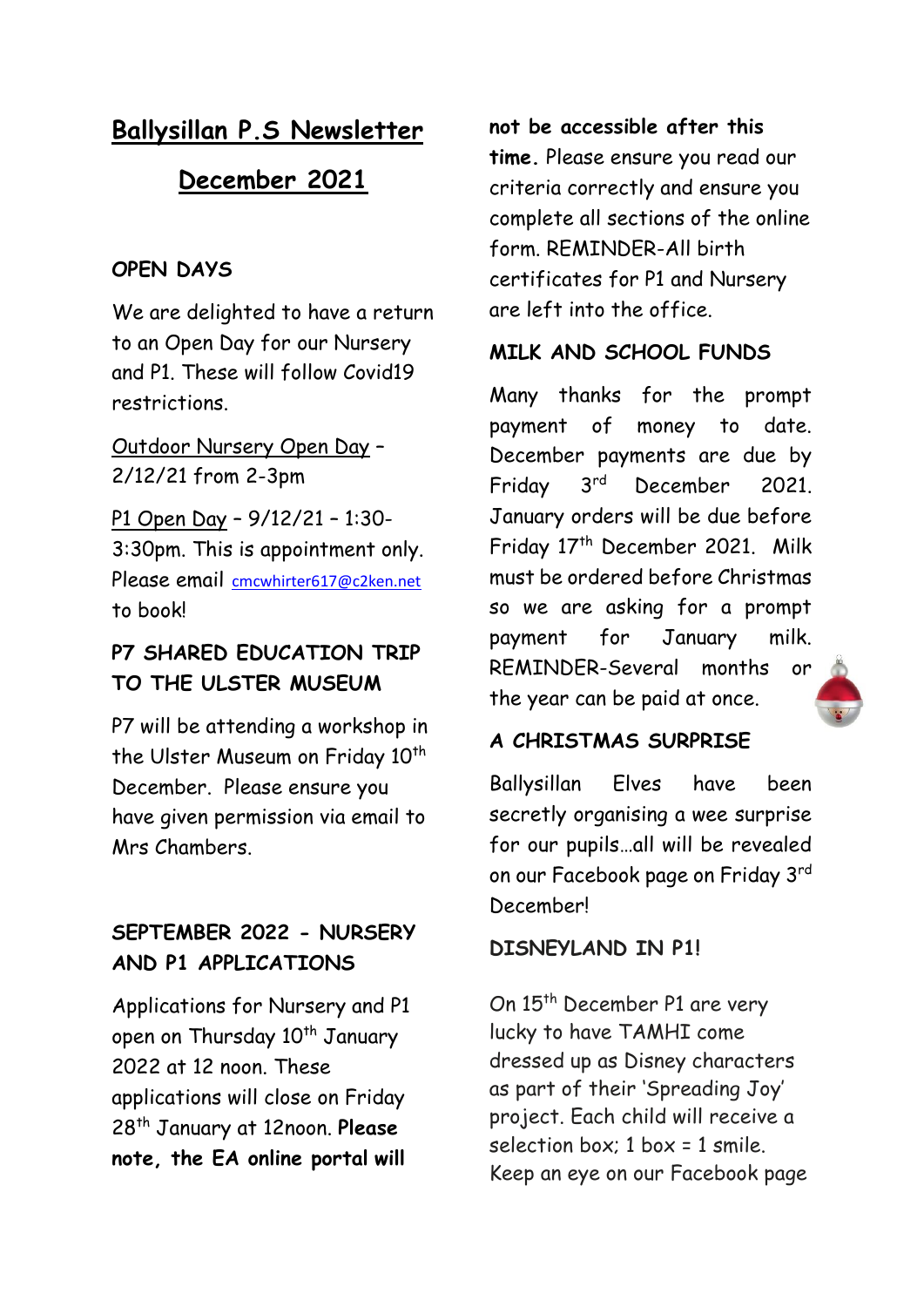to see what happens when they come in!

#### **BUBBLED CHRISTMAS PLAY**

This year we will be performing "The Innspectors" together as a whole school (P1-P7). Each class has been given a scene and song to perform. The children are busy practising in their classrooms and will be performing separately on the stage. Most children will by now have details of what they need to bring/wear for their performance. If you are unsure, please contact the class teacher. Staff will be filming each individual scene and it will be edited together to create a full performance. This will be uploaded onto social media on the **21/12/2021** for everyone to enjoy.



#### **P7 CHRISTMAS PERFORMANCE**

Our P7s have been learning lots of Christmas songs and have been practising hard with Mrs Chambers and Miss Shiels. We are very excited to perform and record our P7 Christmas Songs and

this will also be uploaded onto social media on the 21/12/2021.

#### **ACT OF KINDNESS**

We want to thank the CO-OP on the Ballyillan Road for donating all of the lovely goodies for our Bubbled Christmas events. As a thank you we are going to support the CO-OP's charity of choice this year, Inspire. We will be collecting for this charity by selling ballots to win a class hamper with lots of Christmas goodies! Each ballot strip is priced at **£1**. Please pay the class teacher.

## **P1 AND P2 TRIP TO POST SANTA LETTERS!**

Primary 1 and 2 have been working hard to write letters to Santa. On Wednesday 8<sup>th</sup> December they will walk to the post box and send off their letters.

#### **LITTLE RED RIDING HOOD**

On Friday 10th December Nursery - P3 will be watching the virtual pantomime of Little Red Riding Hood performed by the Southern Regional College.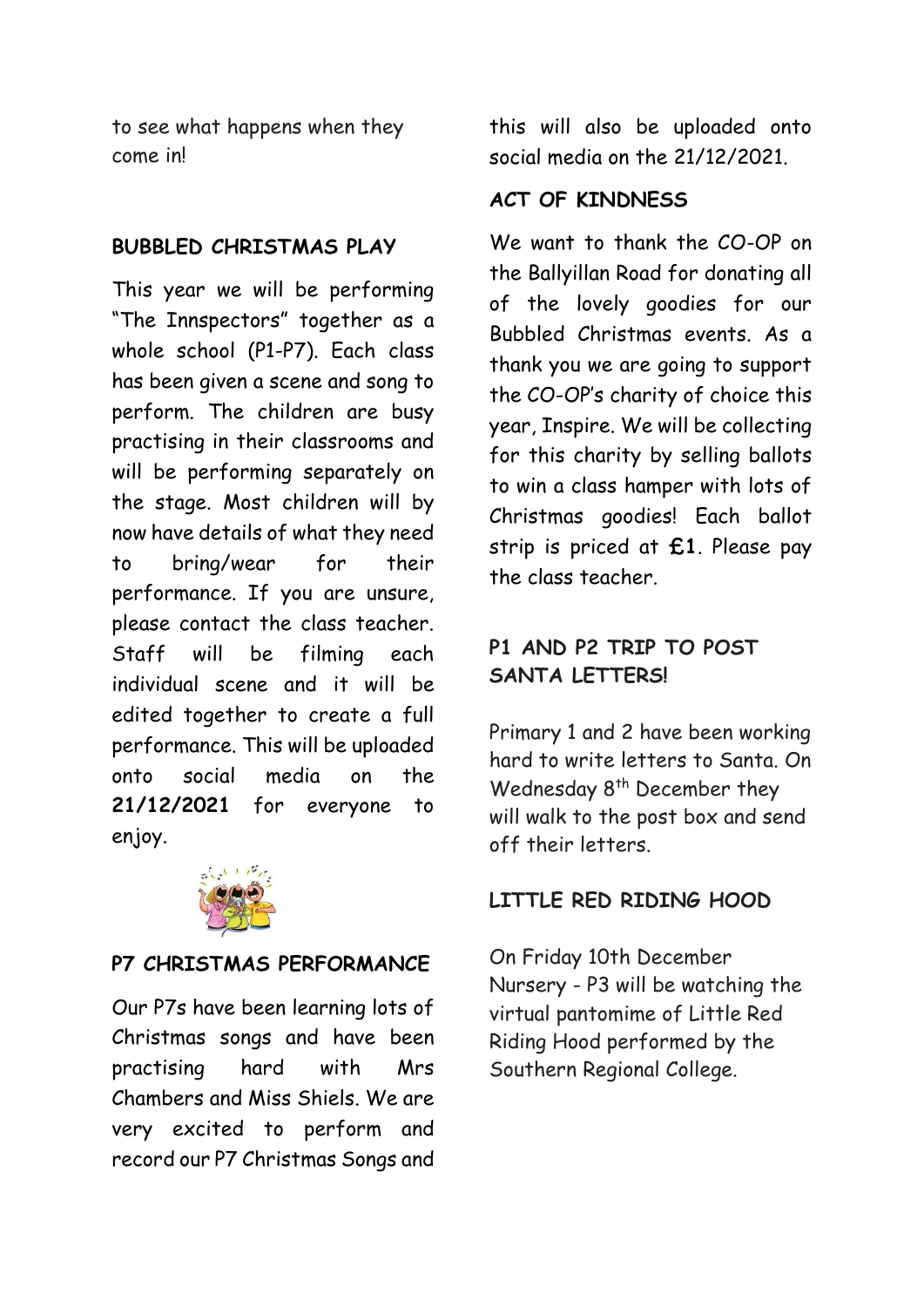#### **Food & Fitness**

On Tuesday 7th December, P5 and P6 will be taking part in the Dairy Council's interactive Food and Fitness programme. The programme has been developed to help pupils learn about the benefits of a healthy diet and active lifestyle.

### **CHRISTMAS DINNER & JUMPER DAY**

We are going to be celebrating Christmas Jumper Day on the **9 th December.** This is also Christmas Dinner day! What a lovely way to get into the festive spirit.

#### **BUBBLED CHRISTMAS EVENT**



We are trying our best to follow all PHA advice and guidelines. As we did last year, we feel it is best practice to extend our school day for 1.5 hours rather than to send all of the children home and ask them to all come back later in the evening. This will reduce crowds and people gathering unnecessarily on school grounds. We will be holding our Christmas Bubbled event on **Tuesday 7th December.**

On this day we will be extending your class time by 1.5 hours. Please see the times below:

Nursery – Normal time

P1-P2/3 – 3:30pm

P3/4-P7 – 4:30pm



Children will be dismissed at their normal exit doors.

During these 1.5 hours, children will have a wonderful Christmas class experience. They will get to watch Christmas movies, sing Christmas songs, eat fun snacks and talk to the class about the excitement of Christmas. This is a cosy and fun afternoon. Some of the children have requested to wear their pyjamas to school on this day. We have agreed that this is by choice and if your child would like to be cosy in their pyjamas they may wear them to school for the day. Alternatively, school uniform is to be worn. The cost for this event is **£2** per child. Please pay this to the class teacher.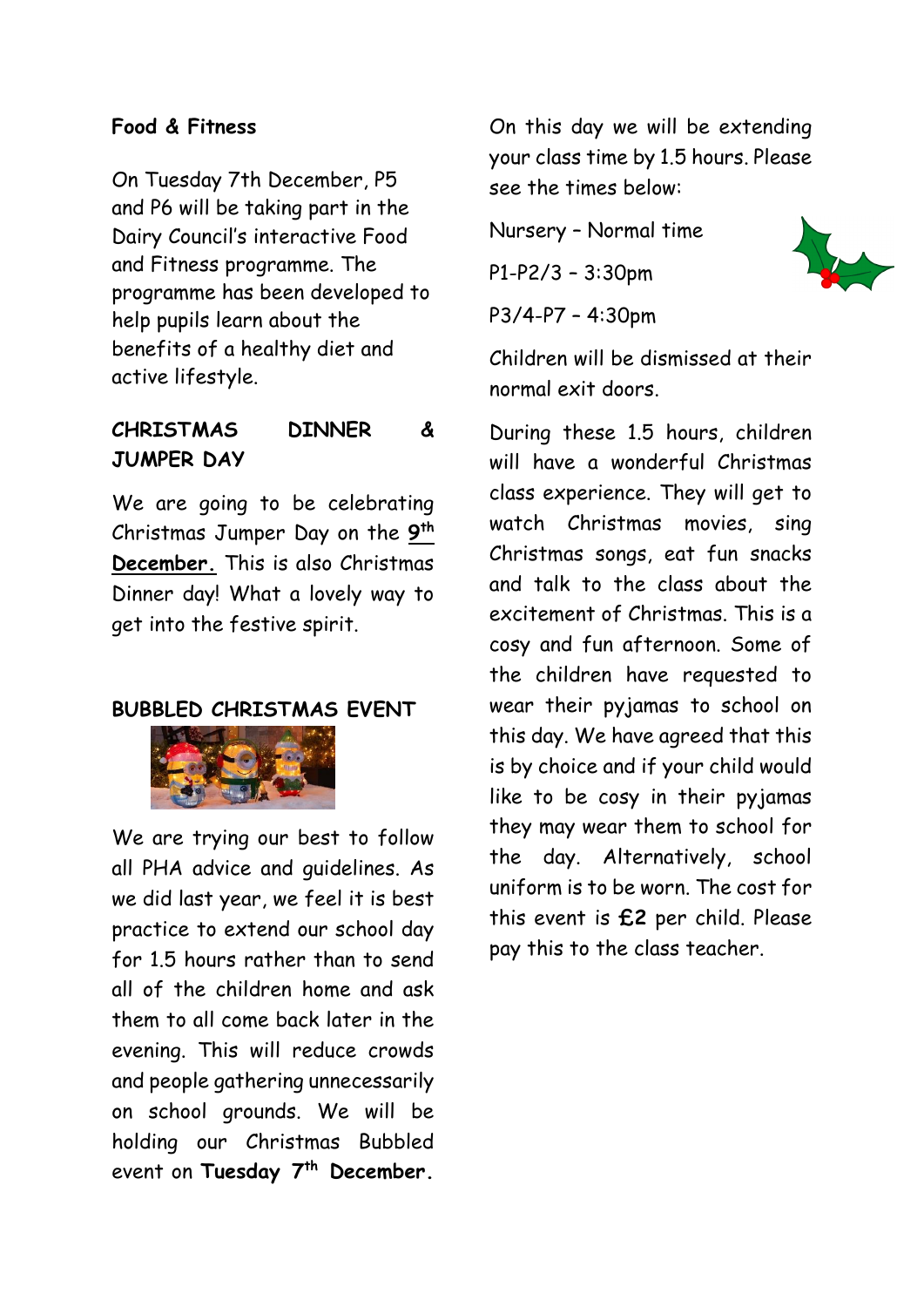#### **LAST DAY OF SCHOOL**

Our last day of school is **Wednesday 22nd December.** Children can come in their own clothes and we will be having individual Christmas parties in their rooms. One treat to be brought. All pupils will be dismissed from their class exits at **12pm sharp**.

## **BREAKFAST CLUB**

Breakfast Club will **finish** on **Friday 17th December** 2021 and will **commence** on **Monday 10th January 2022.**

## **CAR PARKING**

To ensure the safety of everyone (including pupils) parking at the front and back gates of school please remember/abide by the following rules –

1. Drive very slowly and carefully when entering and exiting Clare Glen and **do not** park in the cul-de-sac or across

residents' driveways in case of emergencies.

- 2. If parking at the front of school, please **do not** block the view of the lollypop lady or across the gates.
- 3. Do not block any entrance/exit routes at any time.
- **4.** If you live close by walking is a healthy option instead of driving – **please join the Walking Bus!**

**DO NOT park on the footpath as it obstructs the Patrol Lady.**

**\*\*THE PSNI CONTINUE TO MONITOR THE PARKING ISSUE IN THE RESIDENTIAL AREA OF CLARE GLEN DUE TO THE DANGERS OF A BUILD UP OF CARS WHICH IMPEACH ON THE SAFETY OF PEDESTRIANS. THIS ISSUE HAS NOW GONE TO THE EDUCATION AUTHORITY AND THE SCHOOL WILL FOLLOW PSNI AND EDUCATION AUTHORITY GUIDANCE. WE WILL KEEP YOU UPDATED. \*\***